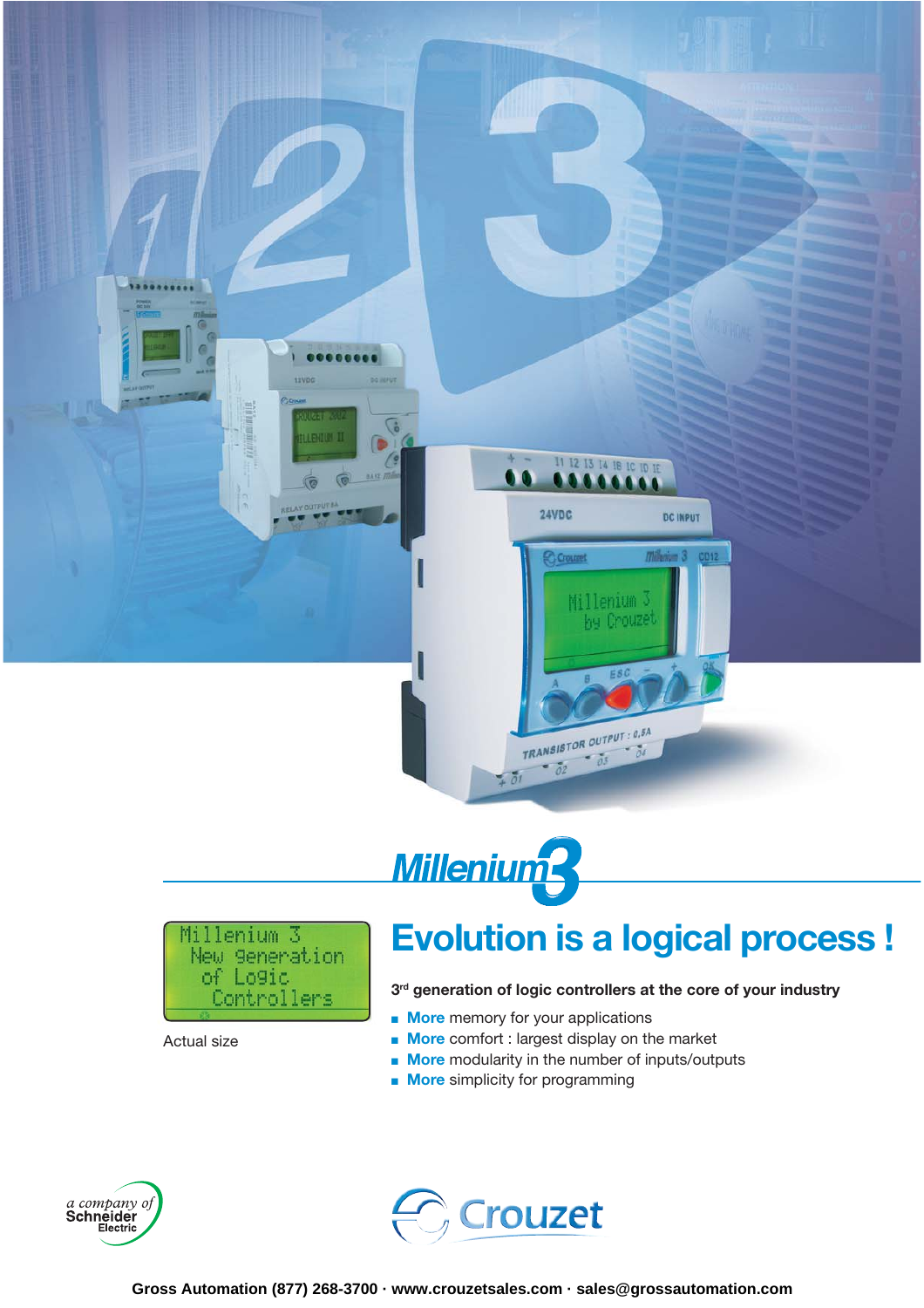



With the new **Millenium 3**, take advantage of evolution in the latest generation of logic controllers.

> ■ **Enjoy** the real comfort of the largest display on the market.



■ Ladder Language ■ ■ Function Blocks/SFC

- **The best answer to your needs**  because of its modularity.
- **Take your applications still further** with the Millenium 3's extended memory.
- **Optimise your wiring and installation time** with our self-powered extensions.

Language

■ **Program easily & intuitively** just select the language best adapted to your trade: **Function Blocks/ SFC or Ladder.**



## **The new Millenium 3 range**

### **"Software" with still better performance: .............. ..............**

- ■ **Software innovations:**
- macro editing (grouping function blocks) with password protection,
- new functions making the software even easier to use : split programming windows...
- ■ **Functions which adapt to your needs:**
- basic functions (counting, timers, comparison, display...),
- trade functions (rotating pump operation, PID regulation, Movement, Pressure, Level, Flow rate...),
- accepts specific functions developed to customer request.
- **Optimised "electronics":**
- 
- **Standards and extendable versions:** up to 50 inputs/outputs,

I1 12 13 14 15 16 17 18 19 14 18 16 17 18

000000000000

- **Inputs:** On/Off, potentiometer or 10-bit analog,
- **Outputs:** relay, static or PWM,
- **Mounting:** on DIN rail, or on panel using screws,
- **Integrated LCD display:** back-lit, 4 lines of 18 characters, scrolling screen, bar-graph,
- **Belective configuration:** choose which parameters can be adjusted from the front panel,
- **Saves your data:** for 10 years, even when mains power is interrupted,
- **Protects your programs:** with a password.



**Gross Automation (877) 268-3700 · www.crouzetsales.com · sales@grossautomation.com**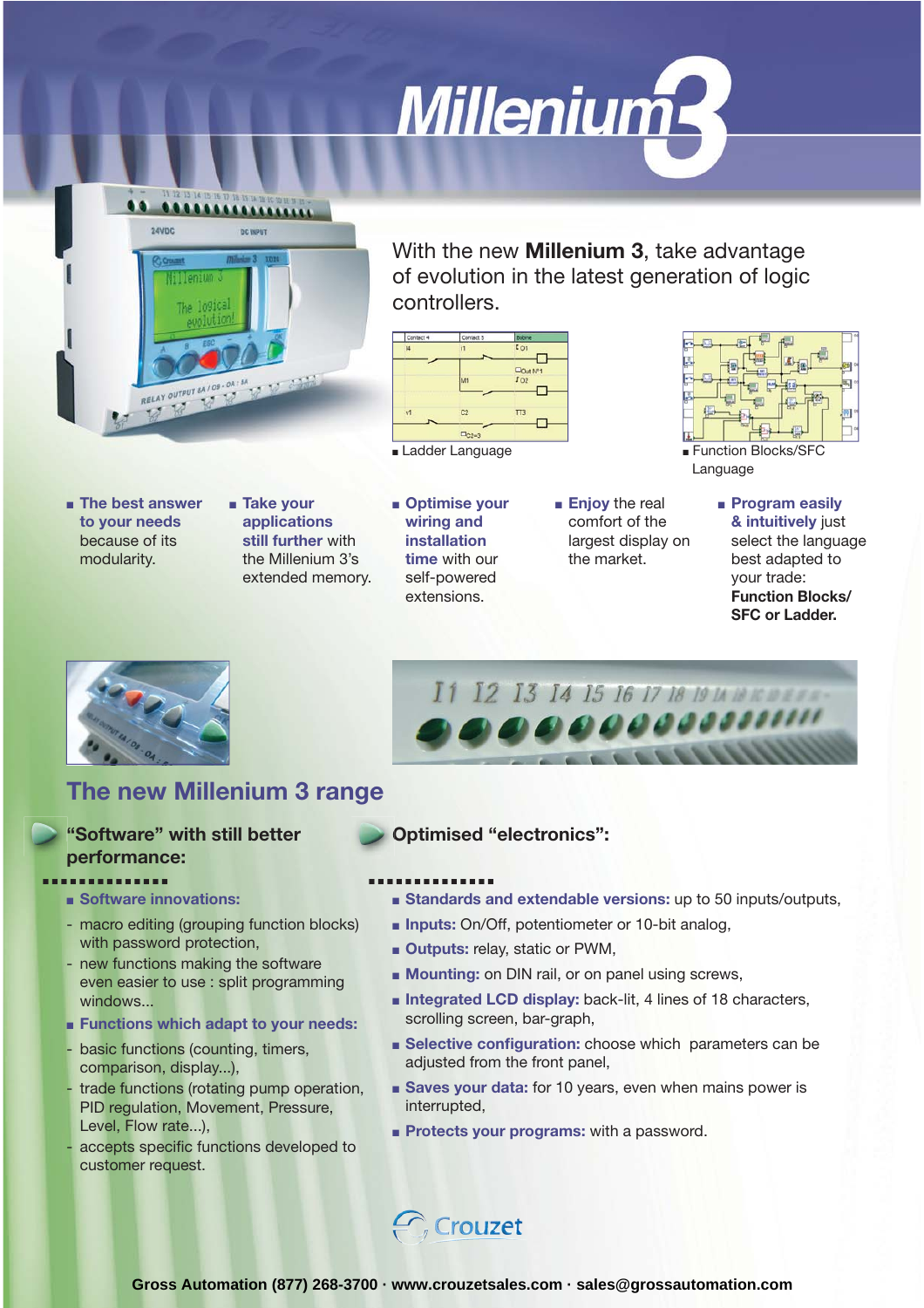## **Offer Overview**

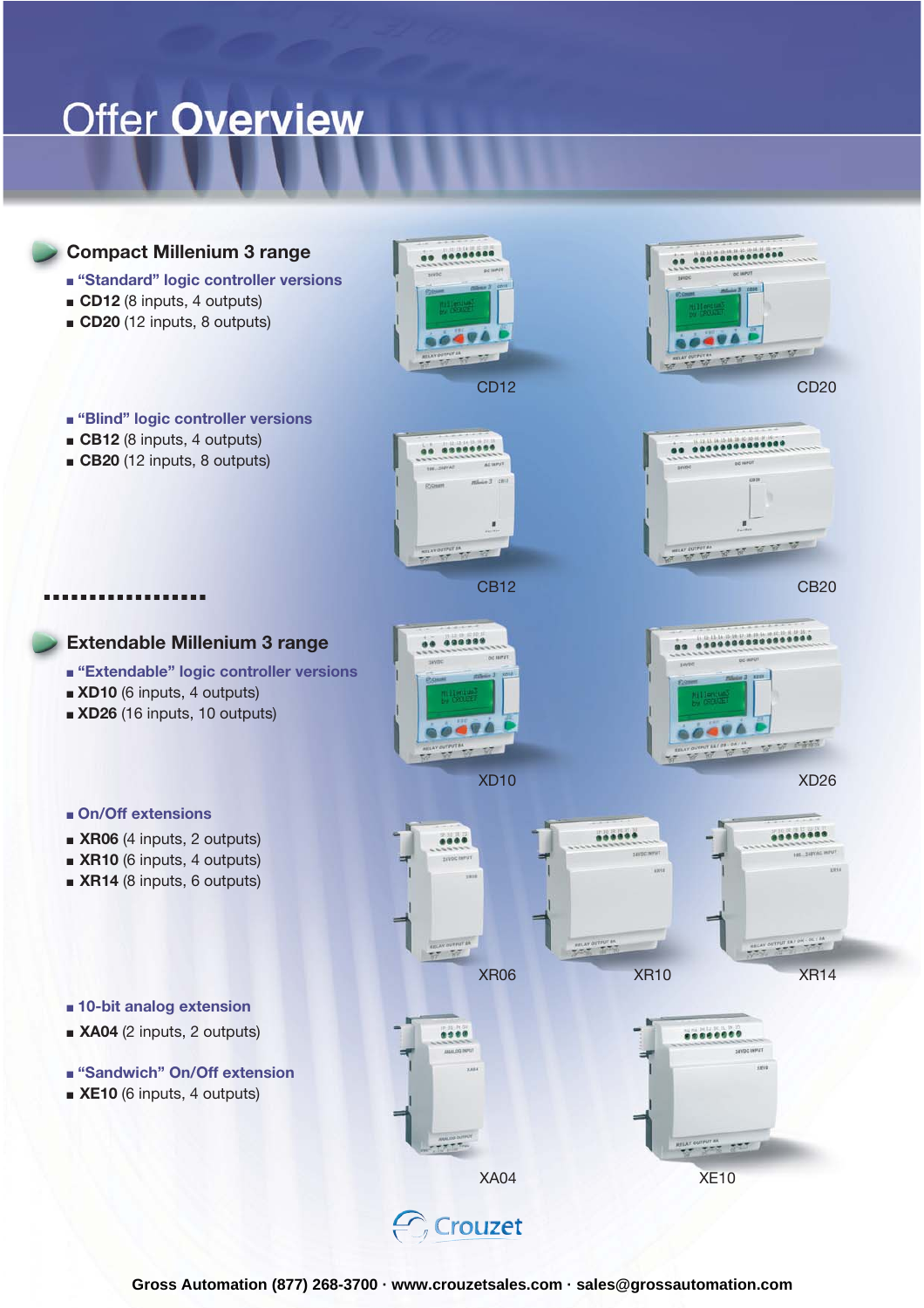# **Communication Modules**<br>and Accessories









"Millenium 3 Alarm" **Software** 



M3MOD



#### **Communication Extensions for 24 V DC Controllers**

**Connect your equipment to your monitoring systems with our slave extensions:**

- **XN03:** Modbus Extension (exchanges four 16-bit words),
- ■ **XN05**: Ethernet Extension (exchanges eight 16-bit words).

#### **Modem Communication Interface**

**Access all the Millenium 3's functions remotely via the M3MOD Modem communication interface:** 

- Download, modify and transmit your programs,
- Using the management software, receive alarm messages automatically by SMS or on your PC,
- Interrogate and verify remotely the state of the inputs, outputs and all the variables in your programs.

#### **The M3MOD Modem communication interface operates with either of the 2 following Modems:**

- **STN** Modem for line transmission networks,
- GSM Modem for wire-less communication in isolated installations.

#### **"Starter" Kits**

- One Millenium 3 logic controller, either "Standard" version (12 or 20 Inputs/Outputs) or "Extendable" version (26 Inputs/Outputs),
- One PC/Controller programming cable (USB-type connector),
- One multilingual programming software (CD-ROM).

#### **Millenium 3 Accessories**

- 3 modular power supplies: 12 V DC-22 W, 24 V DC-30 W or 60 W,
- Temperature and pressure sensors,
- Plug-in connectors to facilitate maintenance operations,
- IP 67 sealed front cover,
- Memory cartridge (EEPROM) to change programs easily and update the firmware,
- PC/Controller connection (Serial, USB or Bluetooth),
- External potentiometer control for tactile adjustments accessible to all,
- Remote displays:
	- LED 36x72: 4-digit numerical display,
	- back-lit LCD: alpha-numeric display and configuration,
- Current/voltage converters,
- Temperature converters,
- Multilingual programming software for PC (CD-ROM)...

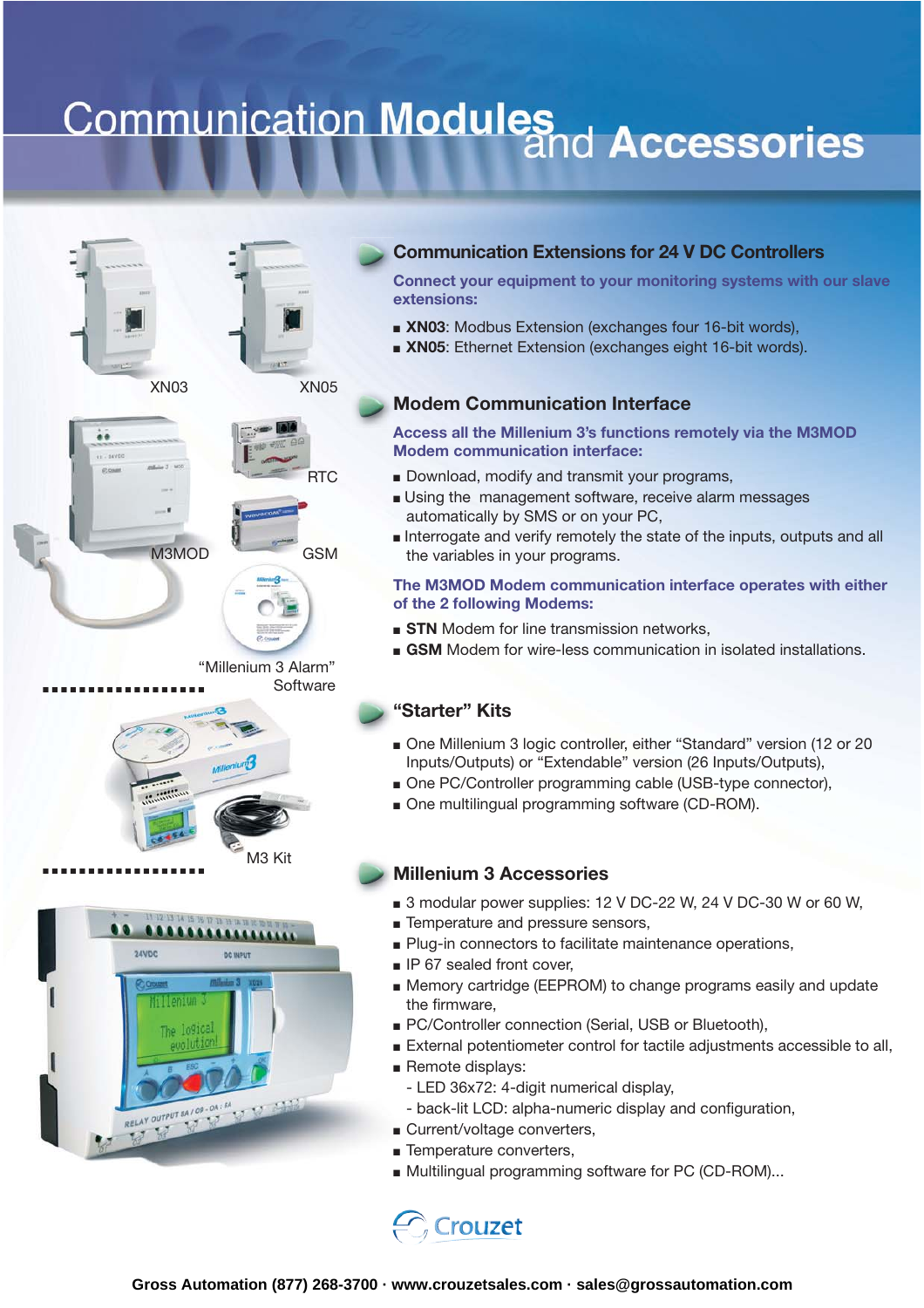## Selection guide Millenium?

| Millenium 3                       | <b>Voltage</b>                             | <b>Inputs</b>                                                    | <b>Outputs</b>          | <b>LCD Display</b>       | <b>Type</b>                     | Part                 |
|-----------------------------------|--------------------------------------------|------------------------------------------------------------------|-------------------------|--------------------------|---------------------------------|----------------------|
|                                   |                                            |                                                                  |                         |                          |                                 | <b>Number</b>        |
| <b>Standard or Blind</b>          |                                            |                                                                  |                         | Yes                      | CD <sub>12</sub>                | 88970044             |
| Logic Controller*                 | <b>24 V AC</b>                             | 8 On/Off                                                         |                         | No                       | <b>CB12</b>                     | 88970024             |
|                                   | 100-240 V AC                               |                                                                  | 4 relay                 | Yes                      | CD <sub>12</sub>                | 88970043             |
| ** ********                       |                                            |                                                                  |                         | <b>No</b>                | <b>CB12</b>                     | 88970023             |
|                                   | 12 V DC                                    |                                                                  |                         | Yes                      | CD12                            | 88970045             |
| CD <sub>12</sub><br>$-0.000$      |                                            | 8 On/Off (incl. 4 analog 10-bit)                                 |                         | Yes                      | CD12                            | 88970041             |
|                                   | 24 V DC                                    |                                                                  |                         | <b>No</b>                | <b>CB12</b>                     | 88970021             |
| ** **************                 |                                            |                                                                  | 4 static (incl. 1 PWM)  | Yes<br>Yes               | <b>CD12</b><br>CD <sub>20</sub> | 88970042<br>88970054 |
|                                   | 24 V AC                                    |                                                                  |                         | <b>No</b>                | <b>CB20</b>                     | 88970034             |
| CD20                              |                                            | 12 On/Off                                                        | 8 relay                 | Yes                      | CD <sub>20</sub>                | 88970053             |
|                                   | 100-240 V AC                               |                                                                  |                         | <b>No</b>                | <b>CB20</b>                     | 88970033             |
| ** **************<br>CB20         | 12 V DC                                    |                                                                  |                         | Yes                      | CD20                            | 88970055             |
|                                   |                                            | 12 On/Off (incl. 6 analog 10-bit)                                |                         | Yes                      | CD <sub>20</sub>                | 88970051             |
|                                   | 24 V DC                                    |                                                                  |                         | No                       | <b>CB20</b>                     | 88970031             |
|                                   |                                            |                                                                  | 8 static (incl. 4 PWM)  | Yes                      | <b>CD20</b>                     | 88970052             |
|                                   |                                            |                                                                  |                         |                          |                                 |                      |
| <b>Extendable</b>                 | <b>24 V AC</b>                             | 6 On/Off                                                         |                         | Yes                      | <b>XD10</b>                     | 88970144             |
| <b>Logic Controller</b>           | 100-240 V AC                               |                                                                  | 4 relay                 | Yes                      | <b>XD10</b>                     | 88970143             |
| ** ******                         | 24 V DC                                    | 6 On/Off (incl. 4 analog 10-bit)                                 |                         | Yes                      | XD <sub>10</sub>                | 88970141             |
| XD <sub>10</sub>                  | <b>24 V AC</b>                             |                                                                  | 4 static (incl. 1 PWM)  | Yes                      | <b>XD10</b>                     | 88970142             |
|                                   | 100-240 V AC                               | 16 On/Off                                                        |                         | Yes                      | XD <sub>26</sub><br><b>XD26</b> | 88970164<br>88970163 |
| ** ****************               | <b>12 V DC</b>                             |                                                                  | 10 relay                | Yes<br>Yes               | <b>XD26</b>                     | 88970165             |
|                                   |                                            | 16 On/Off (incl. 6 analog 10-bit)                                |                         | Yes                      | <b>XD26</b>                     | 88970161             |
| XD <sub>26</sub>                  | 24 V DC                                    |                                                                  | 10 static (incl. 4 PWM) | Yes                      | <b>XD26</b>                     | 88970162             |
|                                   |                                            |                                                                  |                         |                          |                                 |                      |
| <b>Extensions</b>                 | <b>24 V AC</b>                             |                                                                  |                         |                          | <b>XE10</b>                     | 88970324             |
|                                   | 100-240 V AC                               | 6 On/Off                                                         | 4 relay                 | $\sim$                   | <b>XE10</b>                     | 88970323             |
| "Sandwich"                        | <b>24 V DC</b>                             |                                                                  |                         | $\overline{\phantom{a}}$ | <b>XE10</b>                     | 88970321             |
| <b>XE10</b>                       |                                            |                                                                  |                         |                          |                                 |                      |
|                                   | <b>24 V AC</b>                             |                                                                  |                         |                          | <b>XR06</b>                     | 88970214             |
| <br><b>XR10</b>                   | 100-240 V AC                               | 4 On/Off                                                         | 2 relay                 |                          | <b>XR06</b>                     | 88970213             |
|                                   | <b>12 V DC</b>                             |                                                                  |                         | $\overline{a}$           | <b>XR06</b>                     | 88970215             |
|                                   | 24 V DC                                    |                                                                  |                         |                          | <b>XR06</b>                     | 88970211             |
|                                   | <b>24 V AC</b>                             | 6 On/Off                                                         | 4 relay                 |                          | <b>XR10</b>                     | 88970224             |
|                                   | 100-240 V AC                               |                                                                  |                         |                          | <b>XR10</b>                     | 88970223             |
|                                   | <b>12 V DC</b>                             |                                                                  |                         | $\overline{\phantom{a}}$ | <b>XR10</b>                     | 88970225             |
|                                   | 24 V DC                                    |                                                                  |                         | ÷,                       | <b>XR10</b><br><b>XR14</b>      | 88970221             |
|                                   | <b>24 V AC</b><br>100-240 V AC             | 8 On/Off                                                         | 6 relay                 |                          | <b>XR14</b>                     | 88970234<br>88970233 |
|                                   | <b>12 V DC</b>                             |                                                                  |                         | $\overline{\phantom{a}}$ | <b>XR14</b>                     | 88970235             |
|                                   | <b>24 V DC</b>                             |                                                                  |                         |                          | <b>XR14</b>                     | 88970231             |
| $10 - 111$                        |                                            |                                                                  |                         |                          |                                 |                      |
| <b>XA04</b>                       | <b>24 V DC</b>                             | 2 analog (10-bit)                                                | 2 analog (10-bit)       |                          | <b>XA04</b>                     | 88970241             |
|                                   |                                            |                                                                  |                         |                          |                                 |                      |
|                                   | <b>Voltage</b>                             | <b>Description</b>                                               |                         | <b>Type</b>              |                                 | <b>Part Number</b>   |
|                                   | 24 V DC                                    |                                                                  |                         | XN <sub>03</sub>         |                                 |                      |
| Communication                     | 24 V DC                                    | Modbus (Slave)<br>Ethernet (Slave)                               |                         | <b>XN05</b>              |                                 | 88970250<br>88970270 |
| <b>Modules</b>                    | 12-24 V DC                                 | M3MOD Modem Interface<br><b>STN Modem</b>                        |                         | M3MOD                    |                                 | 88970117             |
|                                   | 12-24 V DC                                 |                                                                  |                         | <b>RTC</b>               |                                 | 88970118             |
| XN <sub>03</sub>                  | 12-24 V DC                                 | <b>GSM Modem</b>                                                 |                         | <b>GSM</b>               |                                 | 88970119             |
|                                   |                                            |                                                                  |                         |                          |                                 |                      |
| Programming<br><b>Accessories</b> | Multilingual programming software (CD-ROM) |                                                                  |                         | M3 SOFT                  |                                 | 88970100             |
|                                   | Alarm management software (CD-ROM)         |                                                                  |                         | M3 ALARM                 |                                 | 88970116             |
|                                   | Library of specific functions (CD-ROM)     |                                                                  |                         | M3 SPECIFIC FUNCTIONS    |                                 | 88970103             |
|                                   | Serial connection cable: PC => Millenium 3 |                                                                  |                         | PA                       |                                 | 88970102             |
|                                   | USB connection cable: PC => Millenium 3    |                                                                  |                         | PA                       |                                 | 88970109             |
|                                   | <b>Bluetooth Interface</b>                 |                                                                  |                         | PA                       |                                 | 88970104             |
|                                   | EEPROM memory cartridge                    |                                                                  |                         | PA                       |                                 | 88970108             |
|                                   |                                            | (*) Contact us for «bare board» versions of the logic controller |                         |                          |                                 |                      |